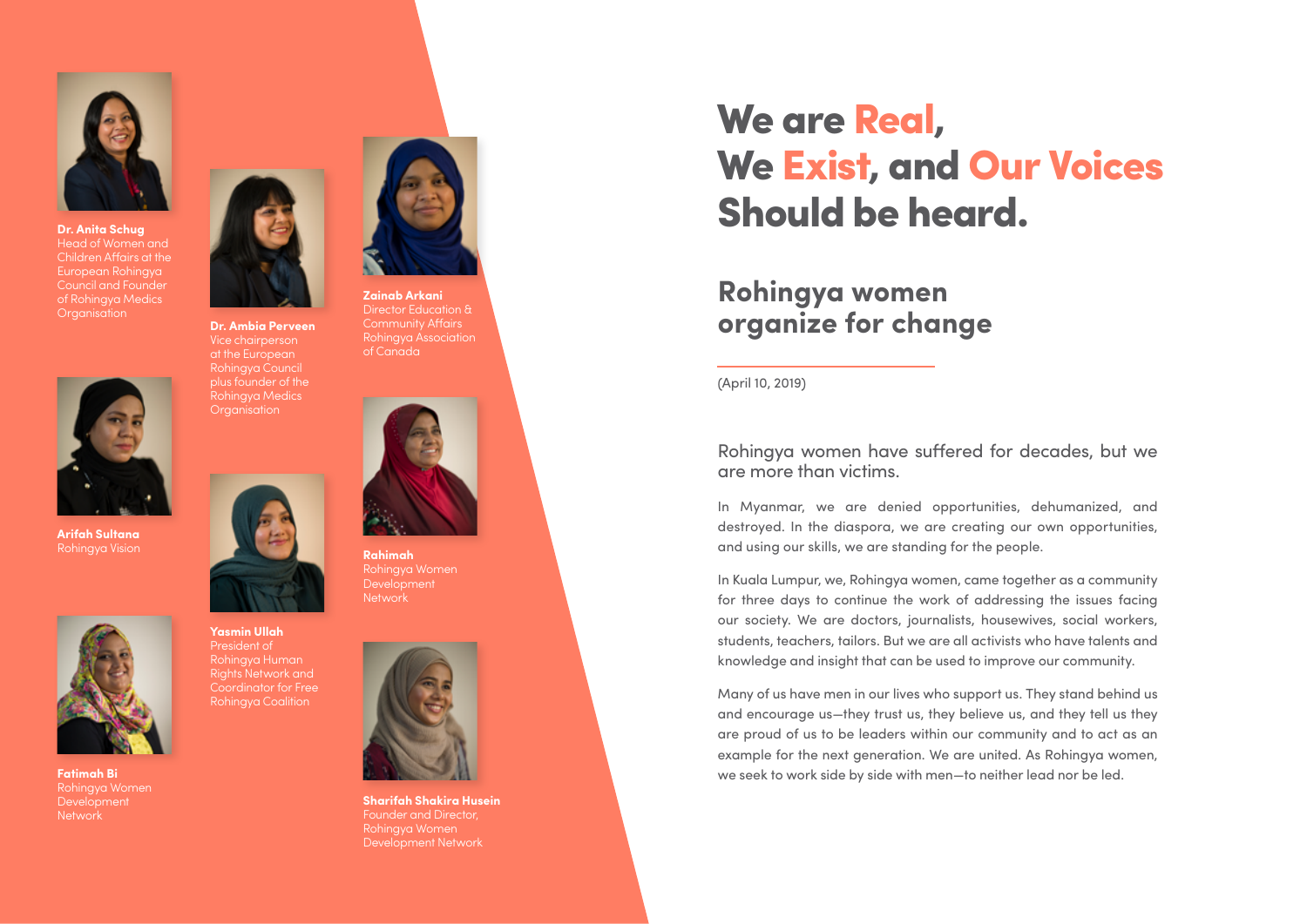Many people in our community are not empowered. However, those who appear to be the weakest among us often have the best solutions. You do not need to be highly educated to inspire positive change. A few people are not enough to fight for our rights. We must work together.

We are working to find solutions to end genocide and protect our basic human rights. We don't only seek solidarity among ourselves. We seek solidarity with other ethnic groups in and from Myanmar, wherever we are. The suffering is similar. We desire to rebuild friendships and ties with other communities. Our elders tell us of days when they lived closely with the Rakhine people. We want peace for and among us all.

There is an impression among some in the international community that, as victims of genocide, we cannot support or represent ourselves. This is mistaken. We need to be our own voice, to make our people and others see that we are powerful.

Women are the architects and backbones of our society, and we need to be our own voice. Our collective experience is an example of what can happen when Rohingya people are empowered.

Our culture has suffered. There is a reason why all Rohingya songs are of despair—we are enduring genocide. But all cultural elements evolve. We want to work together, to be agents of change, together in unity. It was a tool of genocide to kill our scholars and artists. We have to address the loss of our culture and traditions and rebuild. We are open to new ideas and capable of adapting and co-existing.



**Rashidah** International Rescue Committee Interpreter



**Azizah** Mother



**Hafsa Khanom** Masters of Business **Administration** 



**Sheikhsinar** Community Worker



**Syaedah Husain Development Network** 



**Rumana** Rohingya Women **Development Network** 

**Laila Begum Development** Network Children's Teacher



**Khatijah Bi Student**